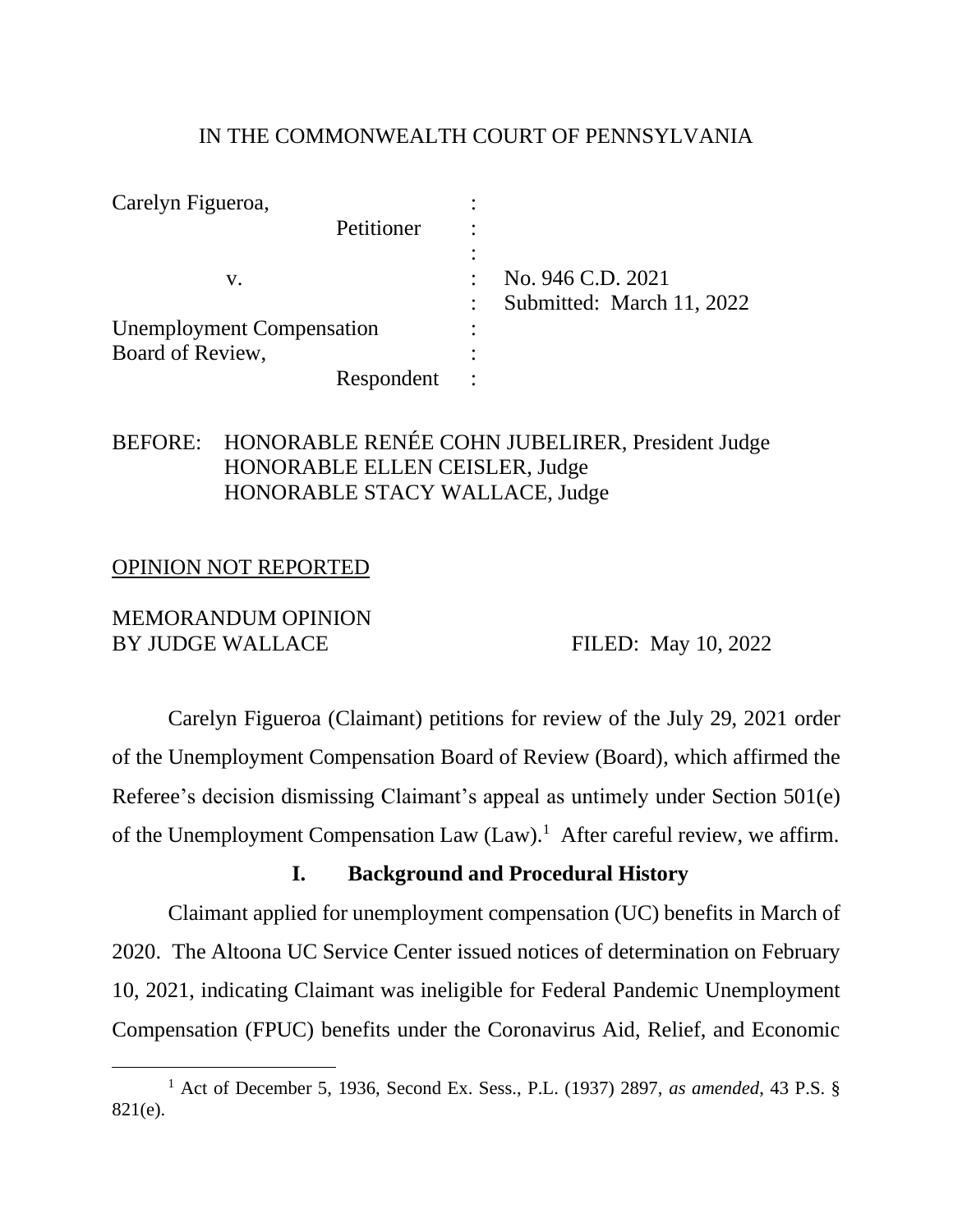Security (CARES) Act,<sup>2</sup> and that she received overpayments of \$7,800. Certified Record (C.R.), Item No. 5, Notices of Determination (FPUC), 2/10/21. The notices stated the final day for Claimant to file an appeal was February 25, 2021. *Id.* The Altoona UC Service Center issued additional notices of determination on February 11, 2021, indicating Claimant was ineligible for regular UC benefits, and that she received overpayments of \$4,554. C.R., Item No. 7, Notices of Determination (UC), 2/11/21. The notices stated the final day for Claimant to file an appeal was February 26, 2021. *Id.*

Claimant appealed on March 5, 2021. C.R., Item No. 8, Petition for Appeal, 3/5/21. A Referee held a telephone hearing on April 22, 2021. Claimant participated in the hearing *pro se* and was the sole witness to testify. In relevant part, the Referee asked Claimant why she did not file an appeal by the deadlines stated on the notices of determination. C.R., Item No. 11, Notes of Testimony (N.T.), 4/22/21, at 5. Claimant did not dispute that she received the notices and failed to appeal on time. Instead, Claimant testified she "wasn't paying attention to [her] mail" during the relevant period because she was caring for her sister, who was hospitalized from February 11, 2021, to February 17, 2021. *Id.* at 5-6. Furthermore, Claimant even conceded there were "days that [she] came home," and that she did not spend the entire period at the hospital. *Id.* at 6. Claimant further testified that she was diagnosed with COVID-19 on February 20, 2021. *Id.* at 5-6. Claimant did not indicate her symptoms were severe, however, and she confirmed this condition did not lead to her own hospitalization. *Id.* at 5-7. Claimant reported she likely did not discover the notices until the appeal deadlines had already passed, "maybe towards the week of the  $25<sup>th</sup>$  of February. . . ." *Id.* at 6.

<sup>2</sup> *See* 15 U.S.C. § 9023(b)(1).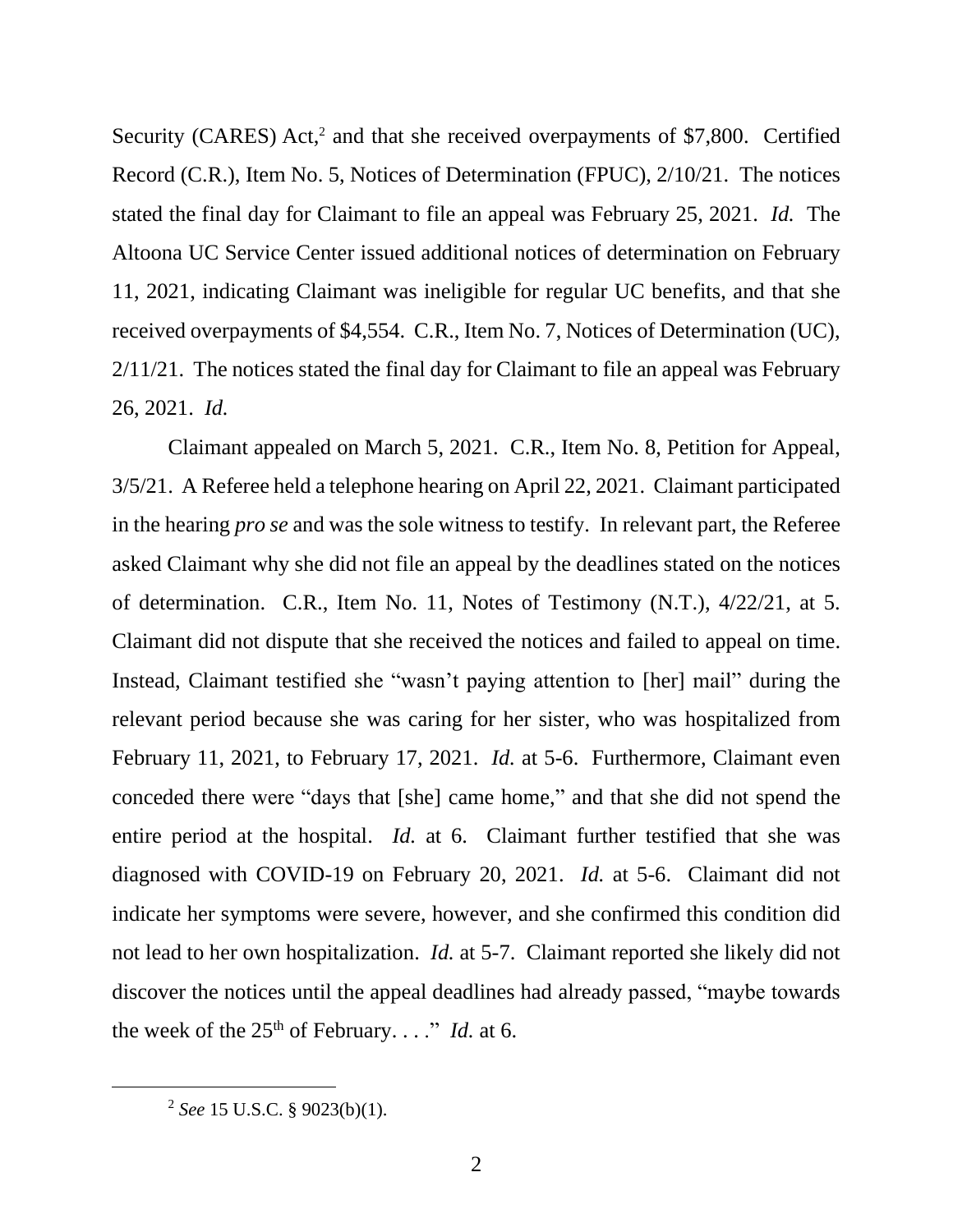After the hearing, the Referee issued an order dismissing Claimant's appeal as untimely under Section 501(e) of the Law. C.R., Item No. 12, Referee's Order, 4/26/21. Claimant appealed to the Board, which affirmed the Referee. The Board adopted and incorporated the Referee's findings and conclusion. C.R., Item No. 14, Board's Order, 7/29/21. Claimant retained counsel and now petitions for review of the Board's order, contesting the Board's untimeliness determination.<sup>3</sup>

#### **II. Discussion**

This Court reviews unemployment compensation orders for violations of the petitioner's constitutional rights, violations of agency practice and procedure, and other errors of law. 2 Pa.C.S. § 704. Generally, we also review whether substantial evidence supports the findings of fact necessary to sustain the decision. *Id.* Where the petitioner had the burden of proof and was the only party to present evidence, as was the case here, we review whether the Board capriciously disregarded competent evidence. *Bennett v. Unemployment Comp. Bd. of Rev.*, 33 A.3d 133, 136 n.3 (Pa. Cmwlth. 2011) (citing *McKenna v. Unemployment Comp. Bd. of Rev.*, 981 A.2d 415, 417 n.4 (Pa. Cmwlth. 2009)).

At the time Claimant received the notices of determination, Section 501(e) of the Law directed that a petitioner must file an appeal within 15 days after personal delivery of notice to the petitioner or mailing of notice to the petitioner's last known address.<sup>4</sup> 43 P.S. § 821(e). Significantly, the failure to timely appeal within the 15-

<sup>&</sup>lt;sup>3</sup> Claimant also presents argument challenging the merits of the initial determination that she was not entitled to UC benefits. Claimant's Br. at 15-16. Because Claimant's failure to file a timely appeal to the Referee is dispositive of her appeal, we do not address her secondary issue.

<sup>&</sup>lt;sup>4</sup> Although not applicable to this matter, we note our General Assembly extended the appeal period in Section 501(e) of the Law from 15 days to 21 days pursuant to the Act of June 30, 2021, **(Footnote continued on next page…)**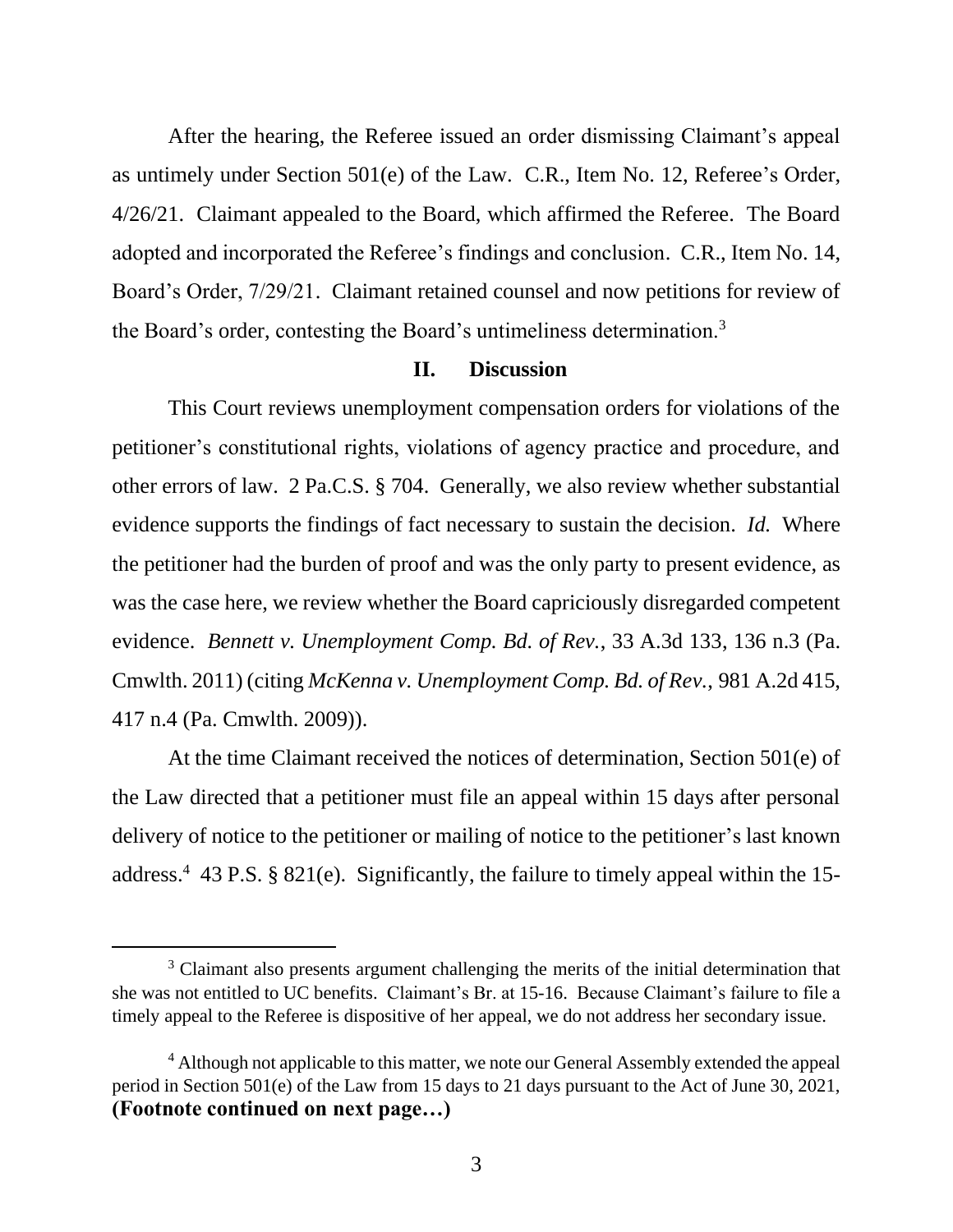day deadline is a jurisdictional defect, which this Court may not simply overlook or disregard. *Carney v. Unemployment Comp. Bd. of Rev.*, 181 A.3d 1286, 1288 (Pa. Cmwlth. 2018) (citing *Russo v. Unemployment Comp. Bd. of Rev.*, 13 A.3d 1000 (Pa. Cmwlth. 2010)). To overcome the failure to timely appeal and obtain *nunc pro tunc* relief, a petitioner must demonstrate the existence of fraud, a breakdown in the administrative process, or non-negligent circumstances. *Id.*

Here, Claimant contends that her untimely appeal resulted from non-negligent circumstances. Whether a petitioner has established non-negligent circumstances is a legal conclusion and reviewable on appeal. *Harris v. Unemployment Comp. Bd. of Rev.*, 247 A.3d 1223, 1231 (Pa. Cmwlth. 2021) (quoting *V.S. v. Dep*'*t of Pub. Welfare*, 131 A.3d 523, 527 (Pa. Cmwlth. 2015)). This exception applies where the purported non-negligent circumstances (1) relate to the petitioner or the petitioner's counsel, (2) the petitioner appealed shortly after the deadline has passed, and (3) the respondent is not prejudiced by the delay. *B.B. v. Dep*'*t of Pub. Welfare*, 118 A.3d 482, 485 (Pa. Cmwlth. 2015) (quoting *Criss v. Wise*, 781 A.2d 1156, 1159 (Pa. 2001)).

The substance of Claimant's argument consists of reiterating testimony from her hearing before the Referee. Claimant also attempts to bolster her argument with additional factual allegations first appearing in her *pro se* petition for appeal from the Referee's order.<sup>5</sup> Claimant maintains she could not timely appeal because she was caring for her hospitalized sister and then Claimant contracted COVID-19.

P.L. 173. This change took effect on July 24, 2021, when the Department of Labor and Industry published the necessary notice in the Pennsylvania Bulletin. 51 Pa. B. 4033 (2021).

<sup>&</sup>lt;sup>5</sup> Because this Court "cannot accept allegations of fact that are not supported by record evidence," we limit our review to Claimant's testimony before the Referee and do not rely on any post-hearing factual averments. *Harris*, 247 A.3d at 1228 (citing *Hollingsworth v. Unemployment Comp. Bd. of Rev.*, 189 A.3d 1109, 1112-13 (Pa. Cmwlth. 2018)).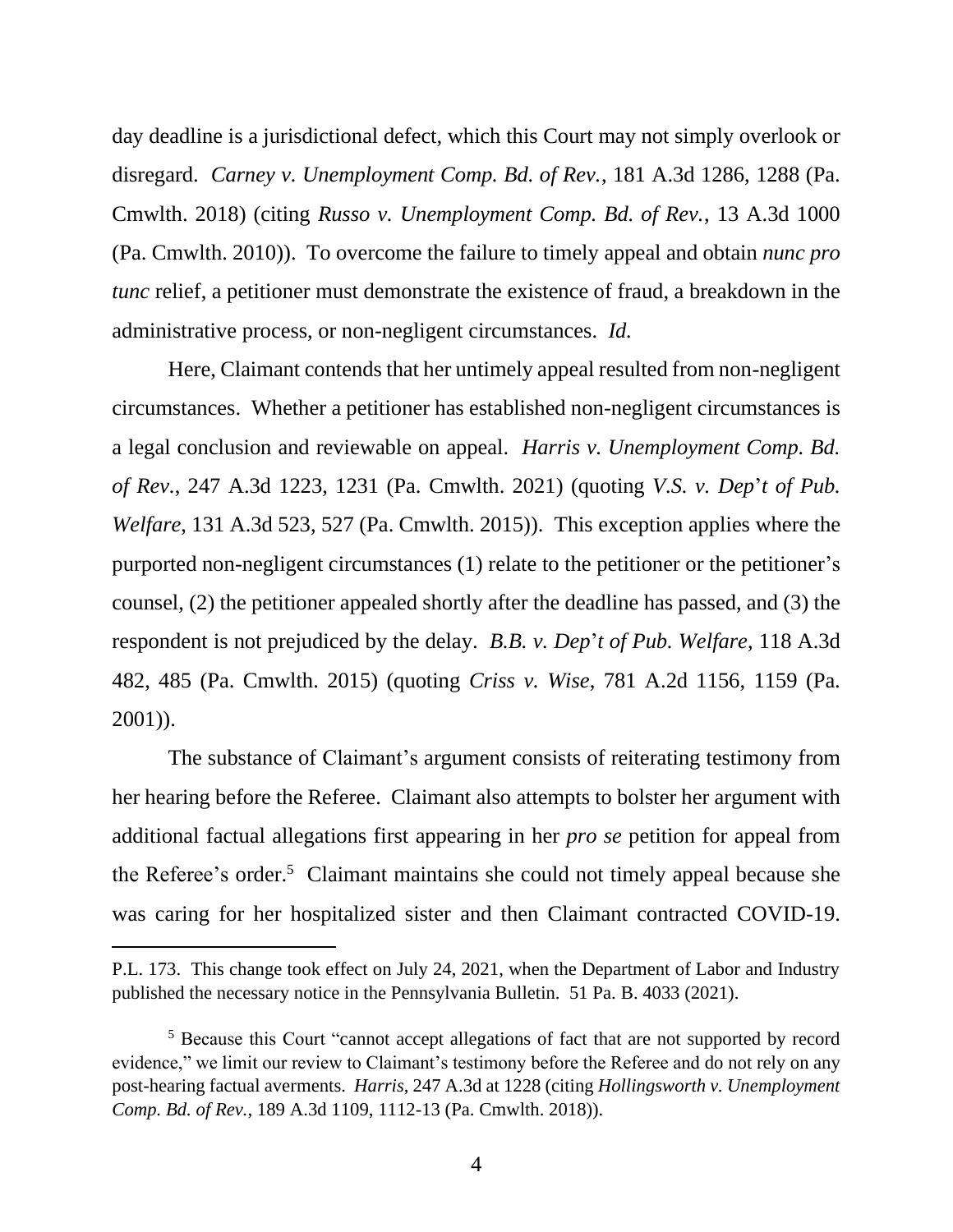Claimant's Br. at 13-14. She asserts she likely did not discover the notices of determination until the appeal deadlines had already passed. *Id.* at 14. According to Claimant, she faced "extreme" challenges and "did everything in her power to get her appeal sent in as soon as circumstances allowed her." *Id.*

We find instructive this Court's decision in *Best Courier v. Department of Labor and Industry, Office of Unemployment Compensation Tax Services*, 220 A.3d 696 (Pa. Cmwlth. 2019). In that case, the Office of Unemployment Compensation Tax Services mailed a notice of assessment to Best Courier, which then filed an untimely petition for reassessment. *Id.* at 697. Best Courier claimed it did not receive the notice of assessment until after the deadline to file its petition had passed, apparently because it did not regularly staff its rented office space or monitor its mail. *Id.* at 697-702. This Court rejected the idea that Best Courier failed to act because of non-negligent circumstances, observing that we had "consistently found petitioners negligent by not making other arrangements for their mail while they were away." *Id.* at 701-02 (collecting cases). We reasoned we could not find nonnegligent circumstances due to our prior decisions, and that Best Courier "assumed the risk that time-sensitive matters would be received" during periods when its office was not staffed. *Id.* at 702.

Further, "[t]he pressure of life events is . . . insufficient to excuse an untimely appeal" in a UC case, and we "consistently reject[] such excuses." *Carney*, 181 A.3d at 1288 (collecting cases). In *Constantini v. Unemployment Compensation Board of Review*, 173 A.3d 838, 845-47 (Pa. Cmwlth. 2017), this Court rejected a claimant's attempt to justify her untimely appeal due to non-negligent circumstances, among other things. These circumstances included ongoing legal issues, a malware virus attack on her computer, "and multiple medical emergency appointments during the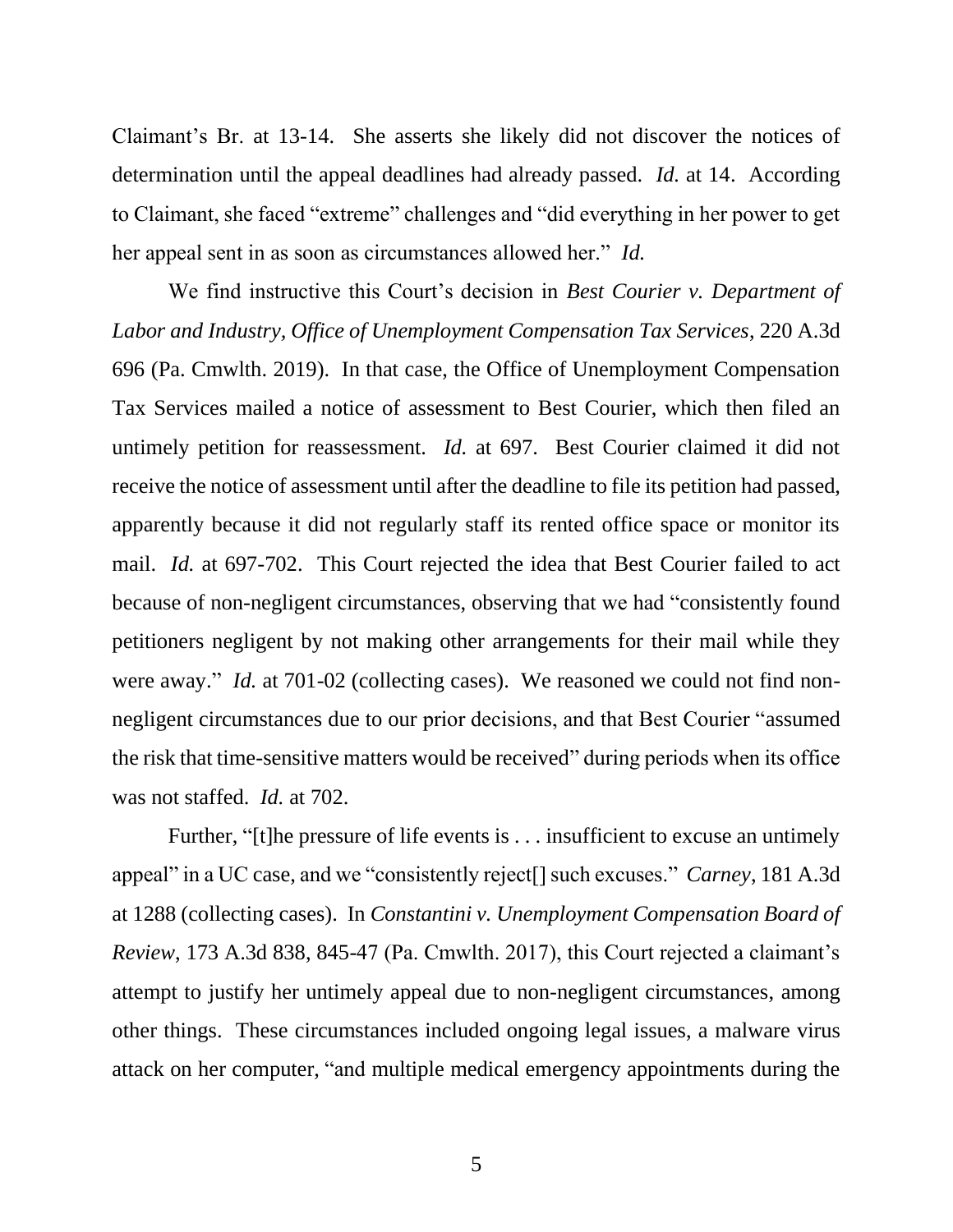time period prior to the appeal deadline due to migraines and blurred vision." *Id.* at 845. We concluded it was the claimant's failure to read the notice of determination closely, and not personal circumstances, that caused the untimely appeal. *Id.* at 845- 46.

Claimant testified, similarly, that she "wasn't paying attention to [her] mail" during the appeal period because of her challenging personal circumstances. C.R., Item No. 11, N.T., 4/22/21, at 5. Contrary to Claimant's contention that her sister's hospitalization prevented her from reading the mail, Claimant conceded there were "days that [she] came home," and that she was not at the hospital continuously. *Id.* at 6. Claimant also acknowledged her sister was discharged on February 17, 2021, over a week before the deadlines on February 25, 2021, and February 26, 2021. *Id.*; C.R., Item No. 5, Notices of Determination, 2/10/21; C.R., Item No. 7, Notices of Determination, 2/11/21. Claimant testified she was diagnosed with COVID-19 on February 20, 2020, but she did not indicate her symptoms were severe. C.R., Item No. 11, N.T., 4/22/21, at 5-7. In addition, she confirmed this condition did not lead to her own hospitalization. *Id.* at 6. Although Claimant's purported difficulties in this matter are unfortunate, our case law establishes that her failure to read the mail is not a non-negligent circumstance warranting *nunc pro tunc* relief. *Best Courier*, 220 A.3d at 701-02; *Constantini*, 173 A.3d at 845-47.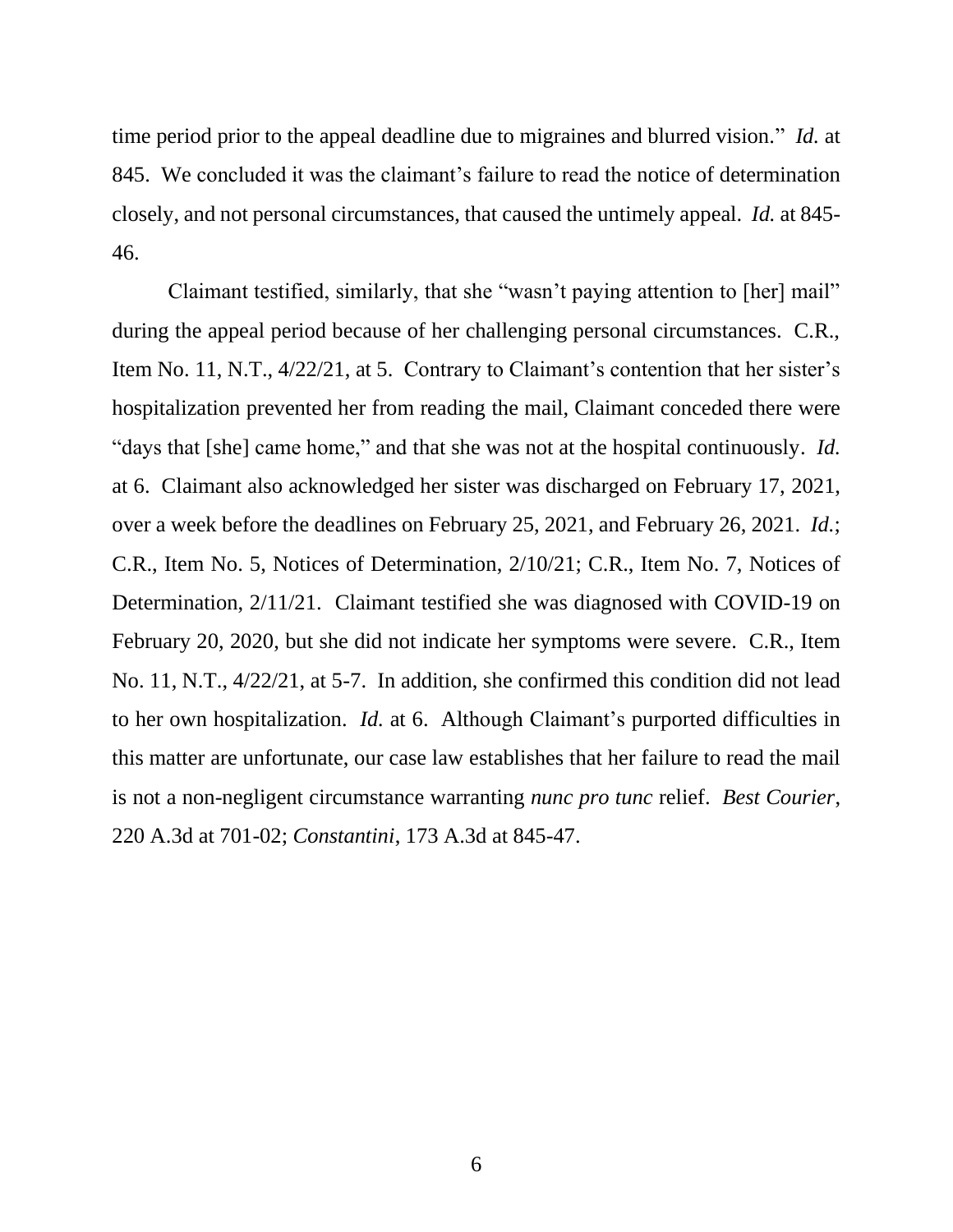## **III. Conclusion**

Based on the forgoing, we conclude Claimant failed to meet the requirements of the non-negligent circumstances exception, and we affirm the Board's order.

STACY WALLACE, Judge

\_\_\_\_\_\_\_\_\_\_\_\_\_\_\_\_\_\_\_\_\_\_\_\_\_\_\_\_\_\_